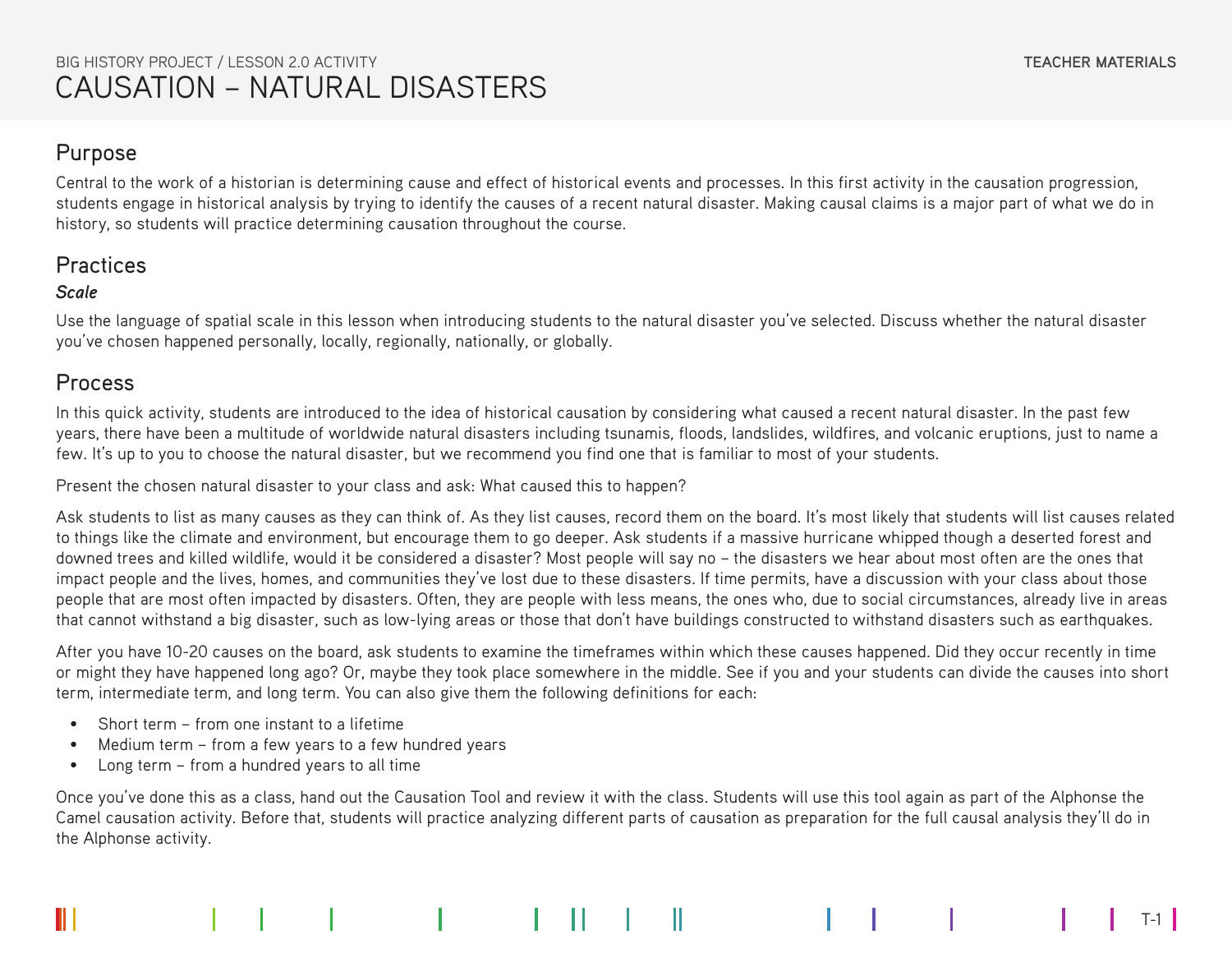### Purpose

Central to the work of a historian is determining cause and effect of historical events and processes. In this first activity in the causation progression, you'll take part in some light historical analysis by trying to identify te causes of a recent natural disaster. Making causal claims is major part of what we do in history, so you'll work on this skill throughout the course.

## **Practices**

#### *Scale*

Use the language of spatial scale in this lesson when thinking about your natural disaster. Discuss whether the disaster happened personally, locally, regionally, nationally, or globally.

### Process

In this quick activity, you're introduced to the idea of historical causation by considering what caused a recent natural disaster. In the past few years, there have been a multitude of worldwide natural disasters including tsunamis, floods, landslides, wildfires, and volcanic eruptions, just to name a few.

After your teacher presents the natural disaster you'll be looking at to the class, ask yourself: What caused this to happen?

List as many causes you can think of. Once your class is done, check out the list of causes that you all came up with. Did they occur recently in time or might they have happened long ago? Or, maybe somewhere in the middle? See if you can divide the causes into short term, intermediate term, and long term. Here are some definitions that might help you divide them.

- Short term from one instant to a lifetime
- Medium term from a few years to a few hundred years
- Long term from a hundred years to all time

Now, review the Causation Tool with your class. You will use this again in an activity named Alphonse the Camel, which shows up later in the course. Until then, you'll practice analyzing different aspects of causation. By the time you get to the Alphonse activity, you'll be able to put together everything you've learned about causation.

S-1